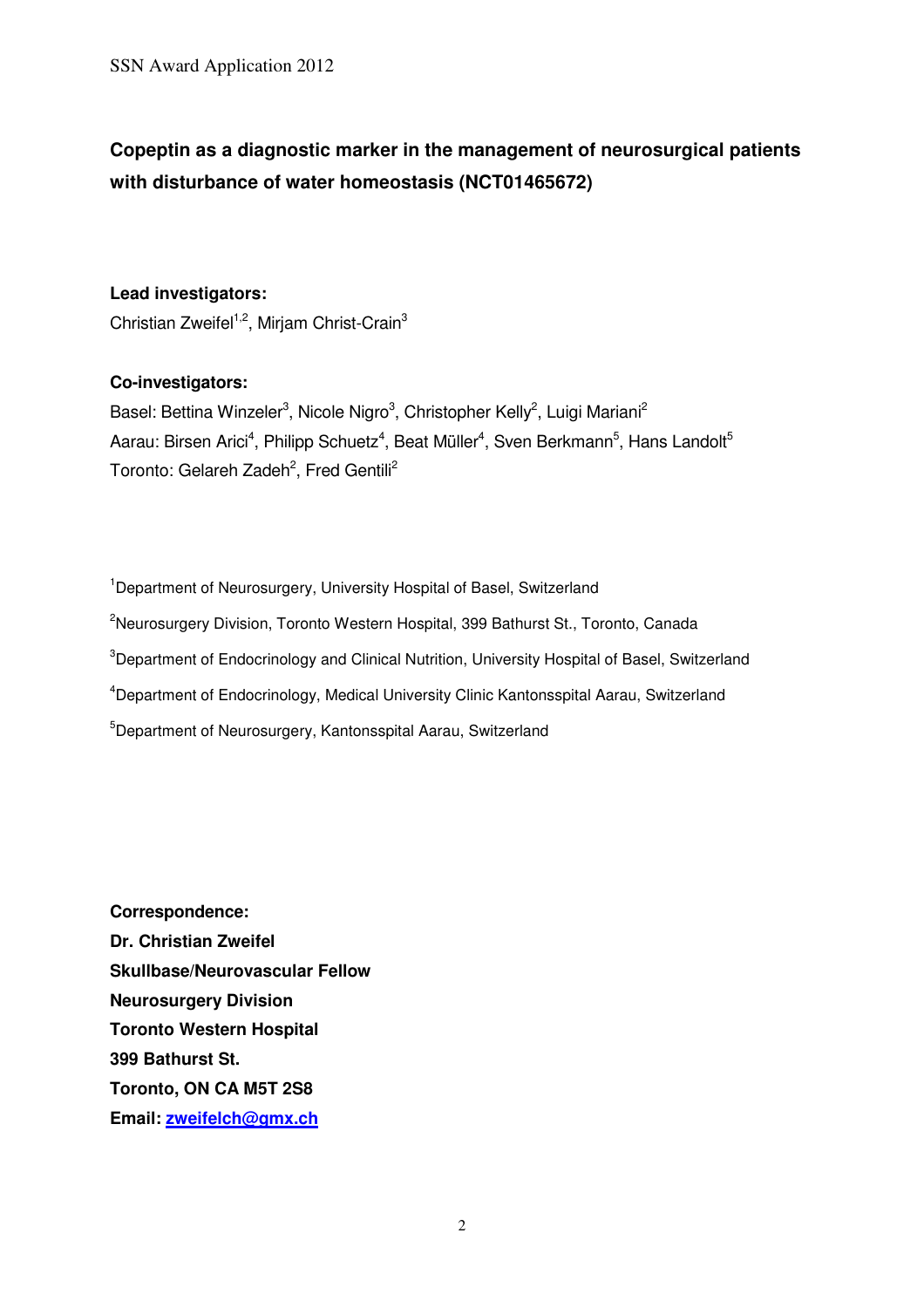# **Protocol**

# **1. SYNOPSIS**

**Background:** Water imbalance and consecutive electrolyte disturbances are common in the postoperative course of neurosurgical patients after pituitary surgery. Diabetes insipidus (DI) may complicate the postoperative course in as many as 30% of patients. Early and accurate diagnosis of water and electrolyte disturbances postoperatively is important for an adequate fluid and drug administration. However, identifying the causes is challenging/ ambiguous in clinical practice. Levels of antidiuretic hormone (ADH) might contribute to a straightforward diagnosis, though, its measurement is cumbersome. ADH is derived from a larger precursor peptide along with copeptin, which is a more stable peptide directly mirroring the production of ADH. Copeptin can be assayed readily in plasma.

**Aim:** To investigate whether copeptin can accurately diagnose postoperative disturbances of water homeostasis (i.e. Diabetes insipidus and SIADH) in a cohort of patients undergoing intracranial tumor surgery.

**Design:** Prospective, observational study.

**Location Setting:** Department of Neurosurgery and Endocrinology, University Hospital of Basel, Aarau and Toronto.

**Patients:** Patients undergoing transphenoidal pituitary adenoma resection and patients with transcranial surgery of tumors close to the pituitary gland and hypothalamus.

**Intervention:** All routinely determined baseline data will be assessed including medical history, clinical items (i.e. vital signs, neurological status, volume status including weight) and laboratory parameters (e.g. urine / serum osmolality, electrolytes). Blood will be drawn during routine blood measurements. All patients will undergo daily clinical and laboratory follow-up until the day of discharge.

**Study hypothesis:** We hypothesize that copeptin shows significantly lower values in patients with complete DI, compared to patients with transient DI and compared to patients with a normal postoperative course. Second, we expect that copeptin shows higher values in patients with SIADH compared to patients with a normal postoperative course.

**Analysis:** Based on preliminary results from a previous study with patients after transphenoidal surgery, patients with permanent DI had copeptin levels of 2.5pmol/l (±0.5) and uneventful patients had copeptin levels of 3.5pmol/l (±1.5). Based on the literature and own experience, we expect 25 (20%) patients out of 125 patients to develop DI. With 125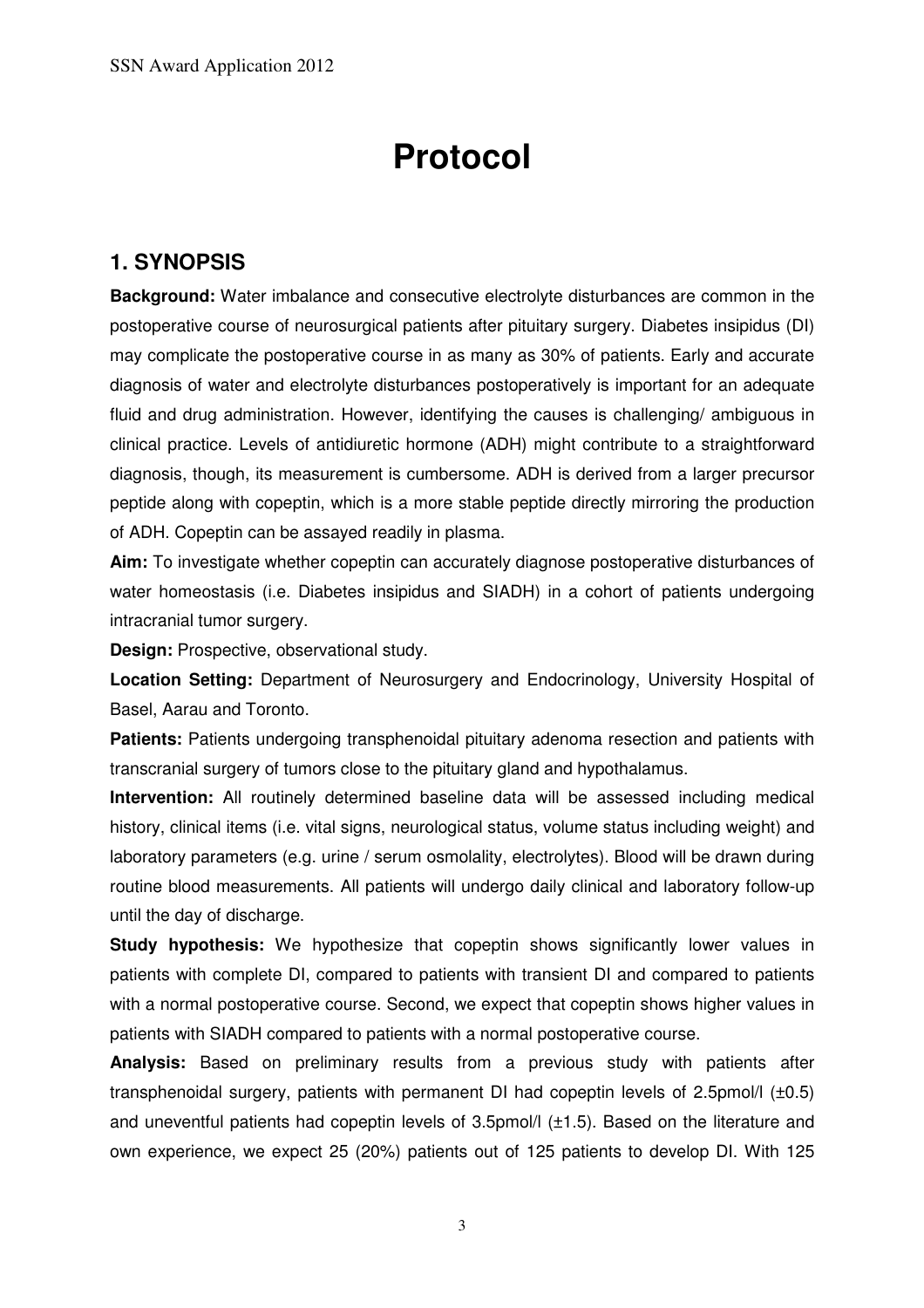patients, we will thus have a power of 84% to detect a difference in copeptin levels of 1pmol/l with a standard deviation of 1.5pmol/l.

**Significance:** A more timely and accurate diagnostic approach to determine the etiology of water and electrolyte disturbances in postoperative neurosurgical care would improve patient management. Copeptin could become an innovative tool to guide early treatment decisions, fluid management, and management of patients.

# **2. RESEARCH PLAN**

#### **2.1 Introduction**

Disorders of water balance caused by disturbances in vasopressin (ADH) secretion and posterior pituitary function remain a common cause of morbidity among patients undergoing transsphenoidal surgery. Abnormalities of ADH secretion resulting in postoperative central Diabetes insipidus (DI) and the syndrome of inappropriate secretion of ADH (SIADH) are the most common early postoperative endocrine complications. (Singer and Sevilla 2003) The overall incidence of any postoperative (transient or permanent) DI in transsphenoidal pituitary surgery series has been reported to range from 1.6 to 31% (Black et al. 1987; Hensen et al. 1999; Singer and Sevilla 2003). Risk factors which have been identified as being associated with increased risk for DI after microsurgery included having a microadenoma, craniopharyngioma, Rathke's cleft cyst, or intraoperative cerebrospinal fluid (CSF) leak (Nemergut et al. 2005). Although the disease is transient and benign in the overwhelming majority of cases, prolonged or permanent DI may also occur. (Black et al. 1987; Seckl and Dunger 1989; Seckl et al. 1987) A timely and accurate diagnosis followed by a correct treatment is crucial (Anderson 1986; Berl 1990).

Besides measurement of plasma osmolality and sodium concentration in urine, determination of the extracellular fluid volume remains the most important discriminatory element. Its prediction based on clinical signs and routine laboratory evaluation, however, has a limited sensitivity and specificity of <50% (Chung et al. 1987; Musch et al. 1995).

Levels of ADH might contribute to a straightforward diagnosis. Unfortunately, the measurement of circulating ADH levels is challenging, since the mature hormone is very unstable, largely attached to platelets and rapidly cleared from plasma with a half-life of 5 to 15 minutes. ADH is derived from a larger precursor peptide (pre-provasopressin) along with two other peptides, neurophysin II and copeptin. Released in an equimolar ratio, the amount of copeptin mirrors the production of ADH. Plasma copeptin concentration have recently been shown to be an easy to determine, steady parameter (Morgenthaler et al. 2005; Struck et al. 2005).

4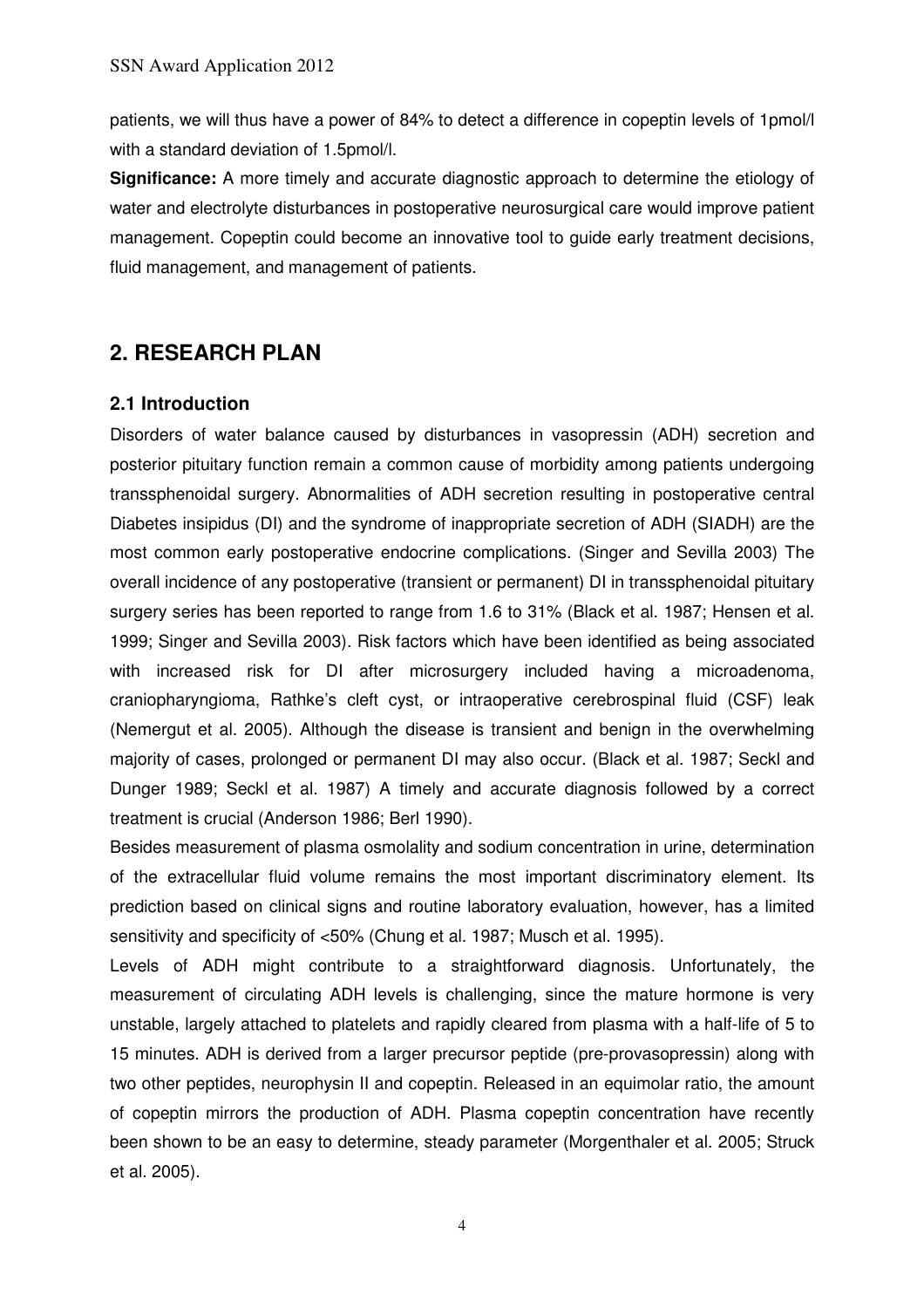A rapid and accurate diagnosis leading to adequate treatment and fluid management is important, as DI may occur within a short time period postoperatively. Herein, we aim to evaluate copeptin as a diagnostic marker for water balance disturbances in an adequately powered cohort of patients undergoing pituitary surgery.

## **2.2 Preliminary results**

Katan et al. showed that copeptin levels with a cutoff of 2.5pm/l (±0.5) is diagnostic for permanent DI in patients one year after transsphenoidal surgery. (Katan et al. 2007) Preliminary data comparing copeptin values in patients with central DI and healthy volunteers are shown below (**Figure 1**).



**Figure 1:** Copeptin levels from healthy volunteers compared to patients with central DI. Patients with DI have markedly lower values than healthy volunteers (p<0.01) (preliminary results).

In a pilot study (EKBB 157/06), we assessed copeptin as a diagnostic marker for electrolyte and water balance disturbances in 13 patients after pituitary surgery. Three of these patients developed DI. Thereby, copeptin levels determined at the time of diagnosis of DI were significantly lower compared to patients without the diagnosis of DI at the same time points **(Figure 2)**.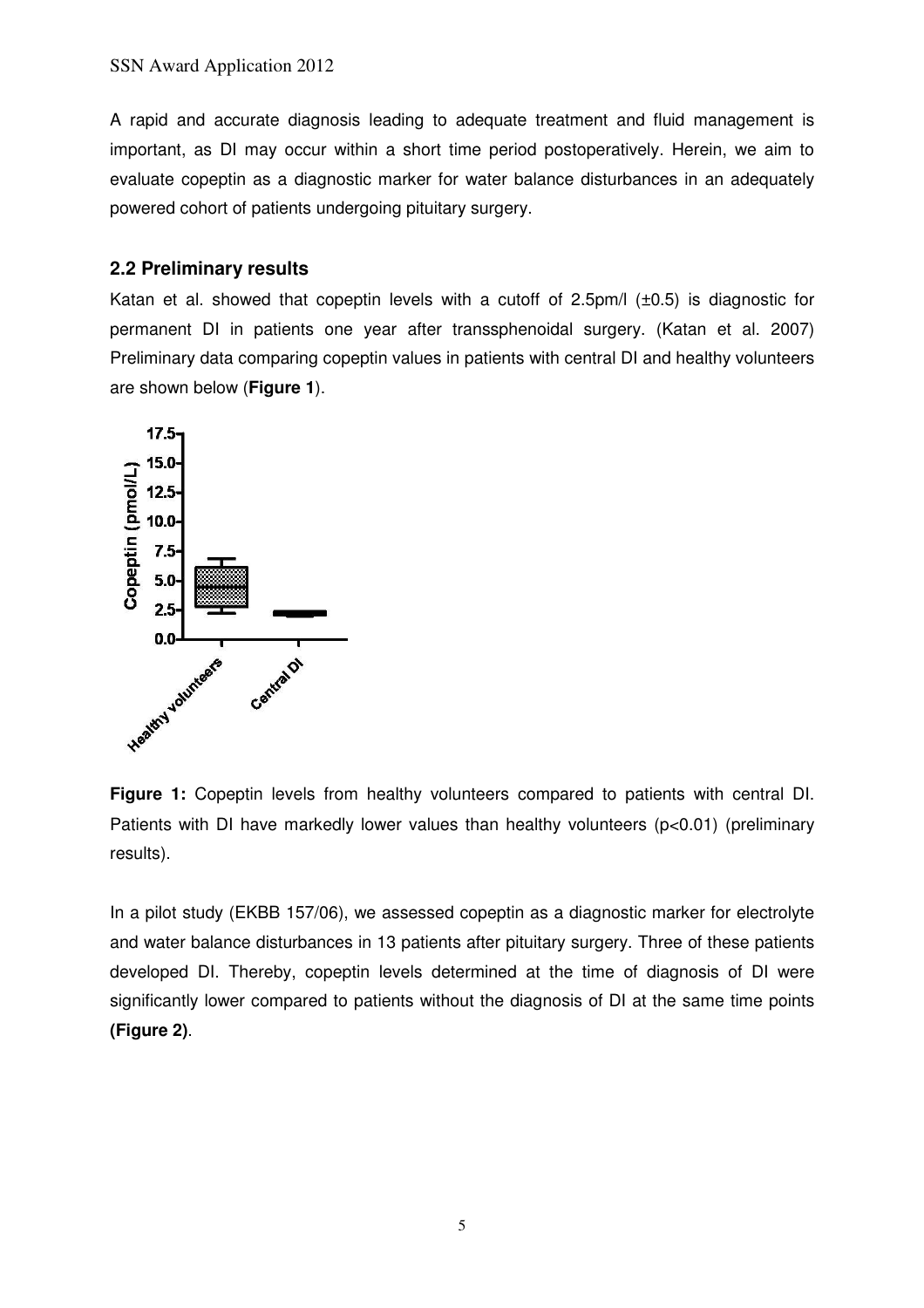

**Figure 2:** Serum copeptin levels in patients with symptoms of DI (n=3) and without (n=10). Solid lines denote median values, boxes represent 25 to 75 percentiles and whiskers indicate the range from 12.5 to 87.5 percentiles. The median copeptin value in patients without symptoms of a DI was 5 pmol/l [3.47; 6.32 pmol/l] and was significantly higher compared to 1.76pmol/l [1.54; 2.08 pmol/l] (p<0.001) when DI was present.

# **2.3 DETAILED RESEARCH PLAN**

# **A. Objectives**

The **primary objective** of this trial is to evaluate the diagnostic value of copeptin levels in the diagnosis of postoperative DI in patients undergoing surgery of intra- and suprasellar lesions, which occurs in about 20% of patients.

Our **second objective** is to evaluate copeptin as a diagnostic tool in patients with postoperative water disturbances as a result of SIADH which occurs in about 5% of patients undergoing pituitary surgery (Hensen et al. 1999). For the final diagnosis of DI and SIADH, we will use a standardized clinical algorithm based on medical history, drug history, clinical assessment of the extracellular fluid volume and laboratory parameters during hospitalization.

# **B. Definition of Diabetes Inspidus and SIADH**

#### **Diabetes insipidus**

The leading symptom of DI is polyuria. DI is diagnosed when polyuria is present (>50ml/kg/day), serum osmolality is over 295mosmol/l, serum sodium above 145mmol/l and urine osmolality lower than 400mosmol/l in the presence of normoglycemia (Kumar and Berl 1998). For the diagnosis of partial DI, polyuria is required (>50ml/kg/day), serum osmolality above 295mosmol/l and urine osmolality between 400-800 mosmol/l.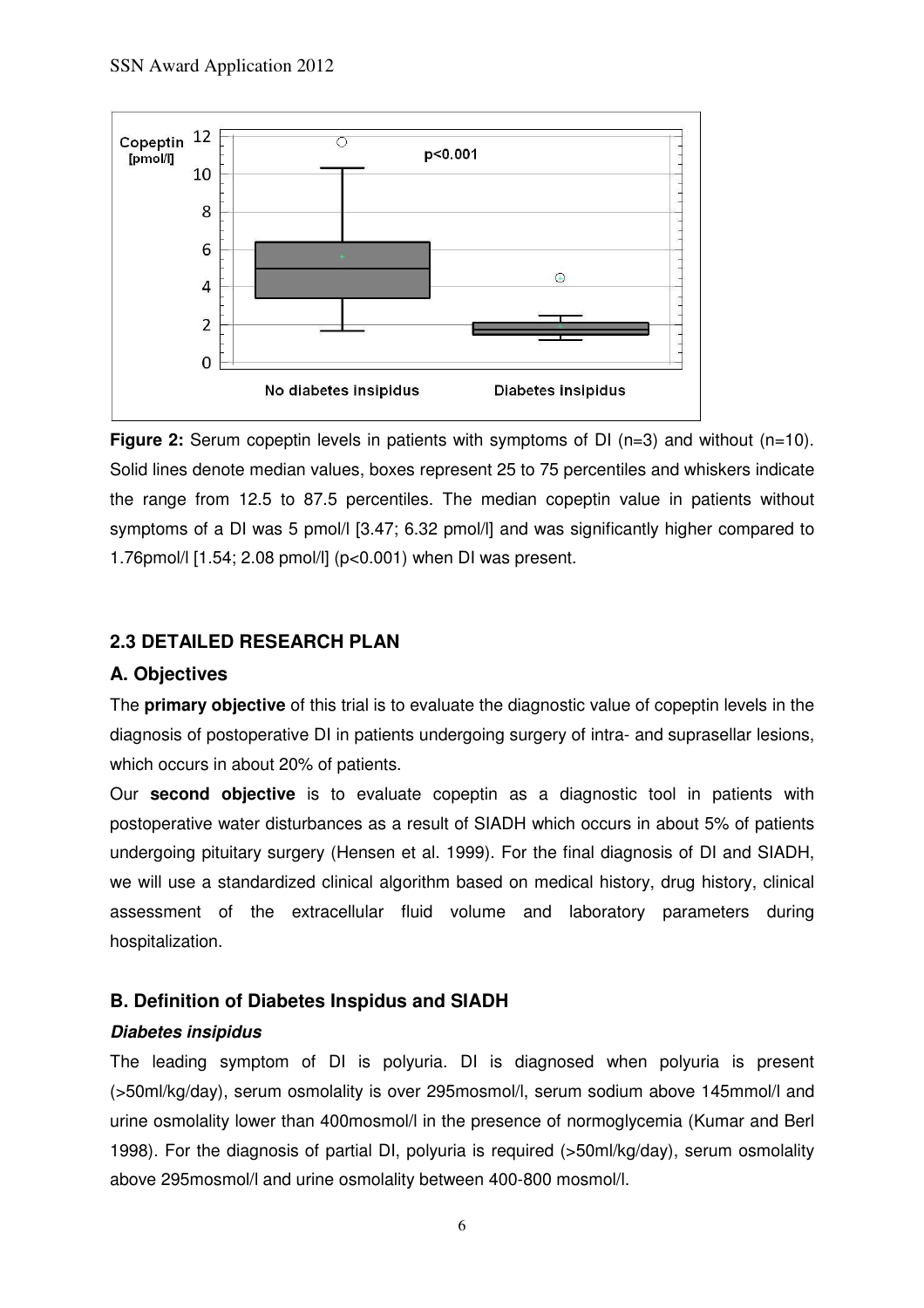#### **SIADH**

The leading symptom of SIADH is hyponatremia and will be diagnosed as follows (Kumar and Berl 1998): A positive water balance must be present with serum osmolality below 275 mmosmol/l and urine sodium below 130mosmol/l. Urine osmolality is above 275mosmol/l, or above 100mosmol/l, respectively, in case when serum osmolality is very low.

#### **C. Hypothesis**

We hypothesize that copeptin shows significantly lower values in patients with complete DI (Copeptin < 2.5pmol/l), compared to patients with partial DI (Copeptin > 3.5pmol/l) and compared to patients with a normal postoperative course. Second, we expect that copeptin shows higher values (Copeptin > 10pmol/l) in patients with SIADH compared to patients with a normal postoperative course. This copeptin threshold of 10pmol/l is based on a previous published study demonstrating that copeptin values in patients with SIADH are significantly higher than in healthy volunteers (Fenske et al. 2009).

#### **D. Statistical Analyses**

This is a prospective observational study to evaluate copeptin as a diagnostic marker in neurosurgical patients. All relevant clinical and laboratory parameters obtained by interview, clinical tests and review of the medical records will be entered into an Excel® database. Statistical Analysis System (SAS® Institute, Cary, NC, USA) will be used for data analysis. Copeptin levels will be assessed in batch analysis upon completion of the plasma asservation. Discrete variables will be expressed as counts (percentage) and continuous variables as means ± standard deviation (SD) or median (interquartile range), unless stated otherwise.

First, the overall prevalence of elektrolyte and water balance disturbances will be assessed. Two-group comparison of normally distributed data will be performed by Students t-test. For multigroup comparisons, one-way analysis of variance with least square difference for posthoc comparison will be applied. For data not normally distributed, the Mann-Whitney-U test is used if only two groups are compared. The Kruskal-Wallis one-way analysis of variance will be used if more than two groups were being compared.

We will do a correlation analysis of copeptin levels with sodium levels, serum osmolality and other diagnostic laboratory parameters. Correlation analyses will be performed by using Spearman rank correlation. Levels that are non-detectable will be assigned a value equal to the lower limit of detection for the assay. All testing will be two-tailed and P values less than 0.05 will be considered to indicate statistical significance. Scatterplot data will be shown with

7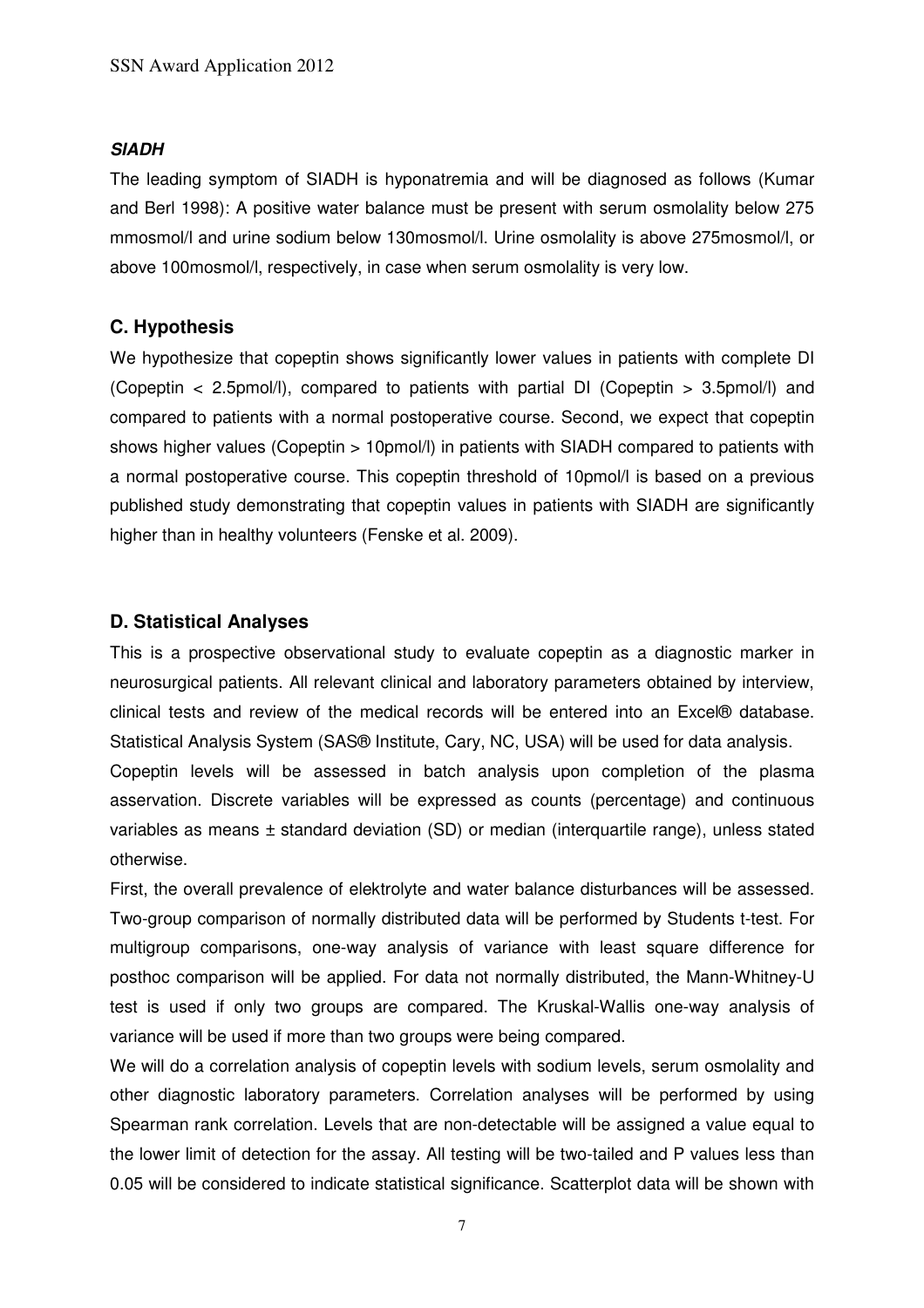GraphPad Prism®, Version 4.00 for Windows (GraphPad Software, San Diego California, USA).

We will calculate receiver operating characteristic (ROC) curves and compare areas under the curve for copeptin and other parameters, i.e. urine and serum osmolality and sodium levels. The sensitivity and specificity to predict the correct diagnosis of elektrolyte and water balance disturbances will be determined, based on the above standardized algorithm (Reynolds et al. 2006). This ascertainment will be done on the basis of the review of the complete patient charts by two blinded doctors. Discordant cases will be mutually discussed and resolved. Patients will be managed as usual according to the state of the art treatment.

#### **Sample Size considerations**

Our sample size calculation is based on the assumption that patients with DI have a copeptin value of ≤2.5pmol/l (SD ±0.5) and uneventful patients without DI have copeptin values of ≥3.5pmol/l (SD ±1.5) and an incidence of DI of around 20% within our population. A total of 125 included patients with 25 patients developing a DI will give this study a power of 84% to detect a difference in copeptin levels of 1pmol/l. Moreover, this will allow us to calculate multivariate logistic regression analysis and adjust for 2-3 parameters without overfitting the regression model

#### **E. Study Design**

#### Study setting

Department of Neurosurgery and Endocrinology, University Hospital of Basel, Aarau and Toronto.

#### Inclusion criteria

All consecutive patients who undergo surgery for an intra- or suprasellar lesion, either by craniotomy or by transphenoidal resection.

Exclusion criteria

None

# **F. Procedures**

Baseline data collection in patients will be collected by the investigators and contain

a) age

b) gender

c) Tumor specific items: location, size, histology.

d) General medical history items: actual history that preceded the hospitalization; family history; relevant co-morbidities; co-morbidities increasing the risk for dysnatremia (e.g.: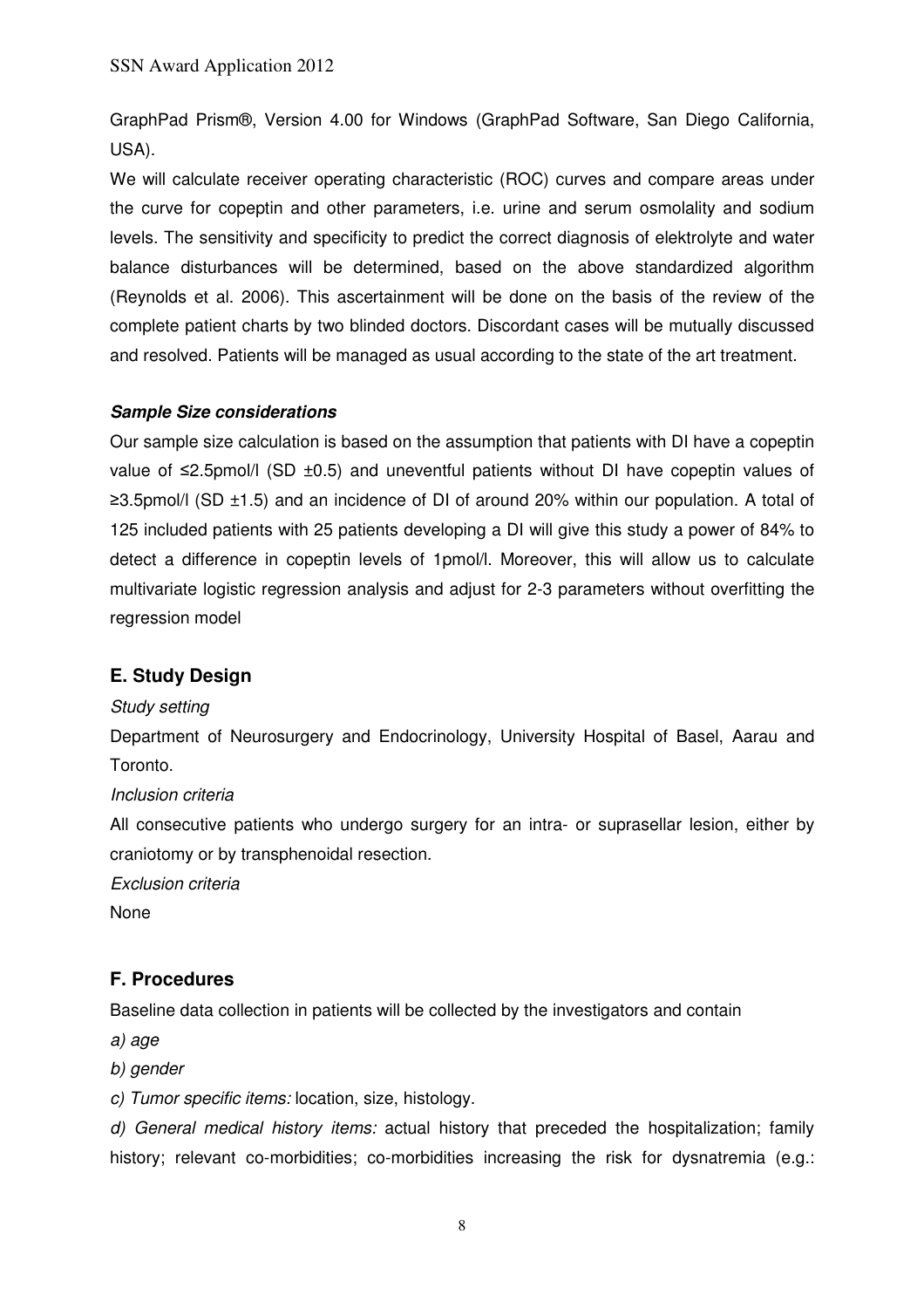smoking history (pack-years) and status (pack per day); current medication; alcohol consumption (glass and grams per day); time from onset of symptoms to admission).

e) Clinical items: physical examination including neurological status on admission, body temperature.

f) Imaging: Computer tomography or MRI of the neurocranium (T1, T2, diffusion-weighted image sequence, with or without contrast).

g) Clinical symptoms and water balance will be assessed daily. h) Routine/Standard laboratory tests: The first blood sampling will be done preoperative and endocrinological markers will be determined according to the endocrinologist' recommendation. In patients after pituitary surgery, the follow up blood sampling will be done with the everyday routine blood sampling from day 1 postoperative until discharge (usually day 3). Routine postoperative blood samplings include serum sodium, serum potassium, serum and urine osmolality and is a standard procedure to detect any postoperative electrolyte imbalances. All blood sampling will be done before any food intake, or smoking, if feasible. Importantly, all these investigations are currently performed in the routine setting.

#### Measurement of copeptin concentrations

For every routine blood sampling, residual blood is left over and stored for about 5 to 8 days. We will use this residual blood for copeptin measurement. Therefore, no additional blood sampling will be done as a residual blood amount of 0.1ml is sufficient to determine copeptin. Copeptin levels will be measured as a batch analysis with a new improved chemiluminescens sandwich immunoassay with a lower detection limit of the assay of 0.4 pmol/l (Fenske et al. 2009).

#### **G. Potential risks**

We consider the risks of this study to be minor and limited to the risk of routine blood sampling which is 5ml per sampling. No additional blood will be taken.

#### **H. LIMITATIONS**

#### **Confidentiality**

All informations will be kept strictly confidential. All data forms will be handled as confidential information.

## **I. REGULATORY AND LIABILITY CONSIDERATIONS**

#### Regulatory Considerations

This study will be conducted in accordance with the ethical principles stated in the most recent version of the Declaration of Helsinki or the applicable International Conference on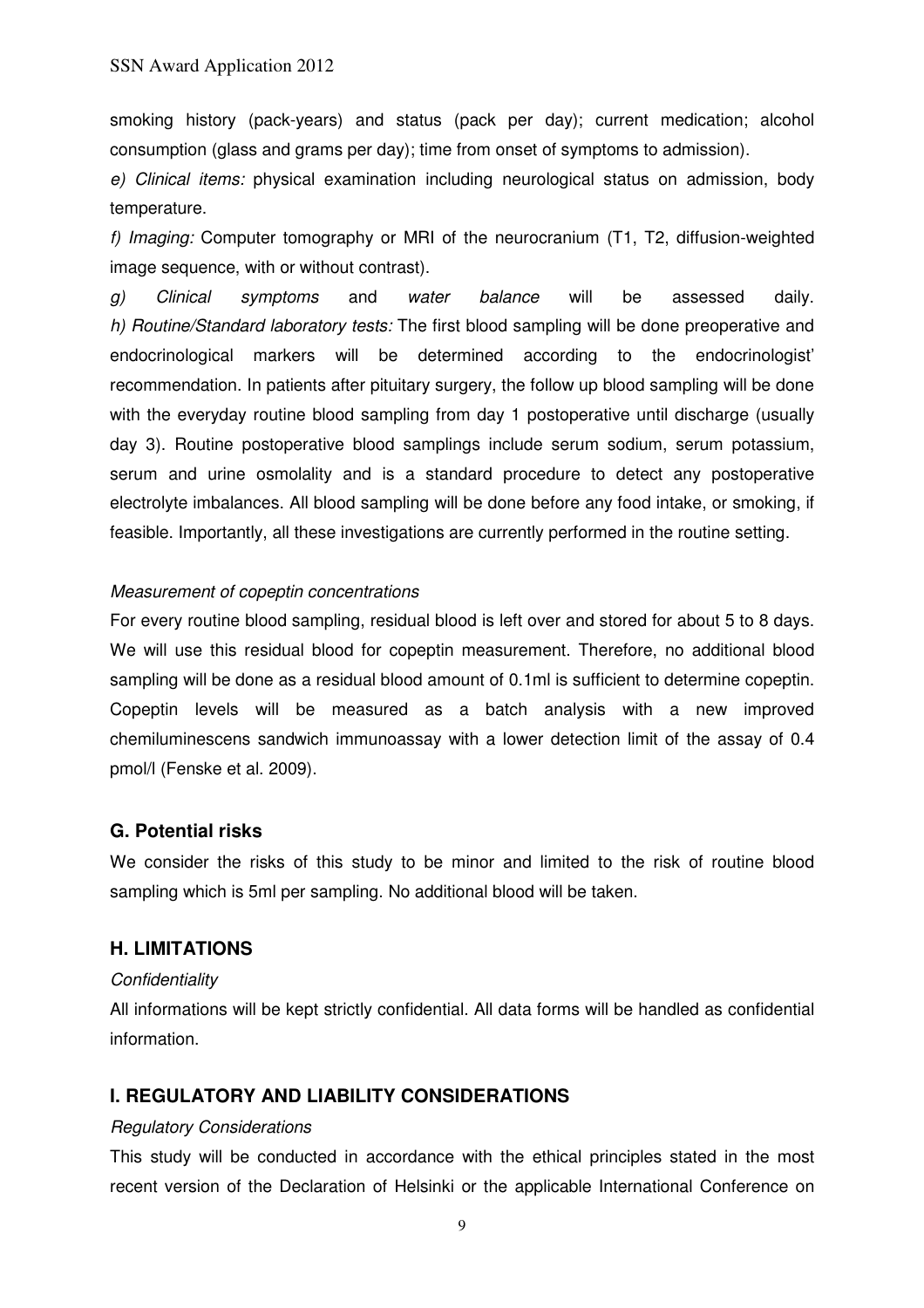Harmonization (ICH) guidelines on good clinical practice, whichever represents the greater protection of the individual.

As it is an observation of the current triage process, there are no additional risks involved for the patients. There will be no interview during the hospitalization and after discharge. Patients willing to participate are required to provide written informed consent for their agreement for the use of their data for scientific purposes. The consent can be obtained preoperatively or in the postoperative hospital course (Appendix1). Data collected will be kept confidential and accessible only to researcher involved.

## Liability

This is an investigator driven study. Liability for the technical reliability of the copeptin measurement is with the producer of the test (Brahms, Hennigsdorf, Germany). There are no additional costs for the patient or the health insurance to bear.

# **2.4 TIMETABLE**

| Start patient enrolment    | July 1st 2011    |
|----------------------------|------------------|
| End of patient recruitment | June $30st$ 2013 |

# **2.5 SIGNIFICANCE OF THE PROPOSED STUDY**

An abnormality of ADH secretion resulting in postoperative central DI is the most common early postoperative endocrine complication. Copeptin may be an important new diagnostic marker in the management of patients with disturbance of the neuroendocrine homeostasis due to pituitary surgery. A better diagnostic approach to determine the etiology of water homeostasis disturbances would improve patient management, especially fluid management and monitoring of desmopressin treatment. Dependent on the results, we will perform an intervention study to evaluate whether copeptin levels provide a useful tool to guide fluid and drug management in these patients.